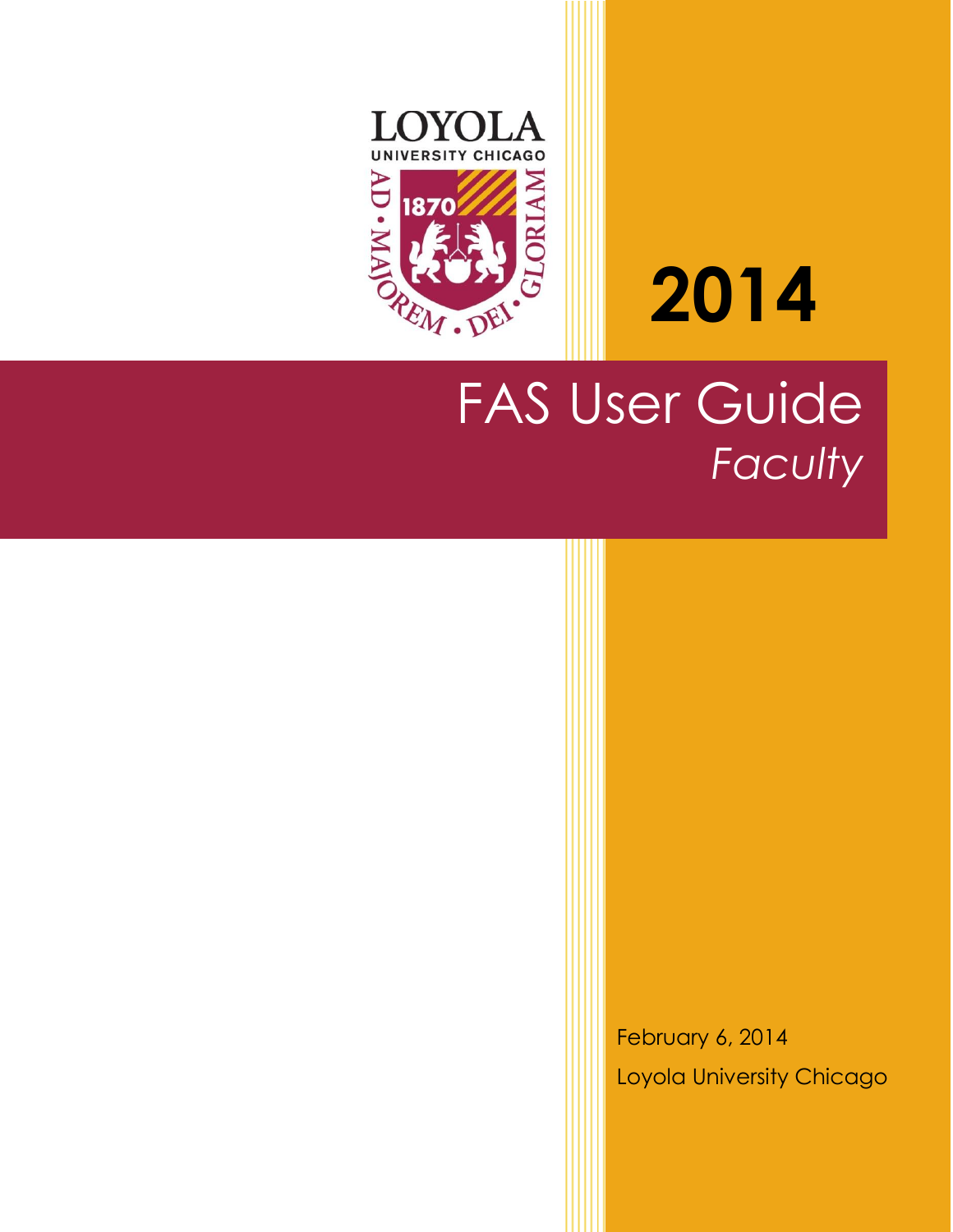## **Contents**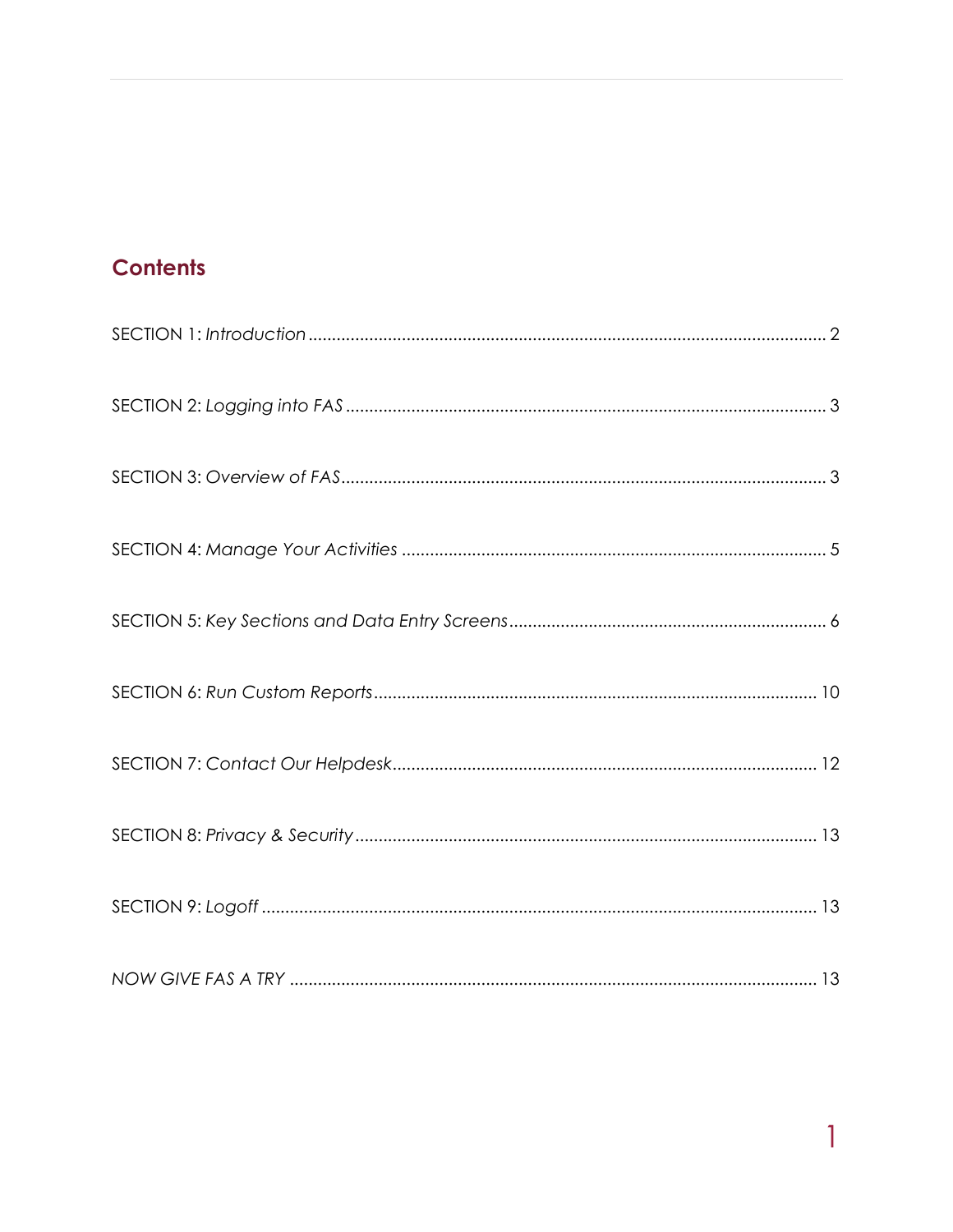## <span id="page-2-0"></span>SECTION 1: *Introduction*

**Welcome to Faculty Activity System (***FAS***) !** *FAS* is a fully customizable online information management system designed to organize and store your teaching, research, and service activities. *FAS* is a customized system built for Loyola University Chicago provided by Digital Measures. Digital Measures has similar systems in place with hundreds of campuses in more than twenty-five countries to manage critical information for accreditation and personnel management. It provides the most reliable, versatile, and secure solution for leveraging your teaching, research, and service information.

*FAS* eliminates the time-consuming and often tedious task of gathering and compiling data to build reports, saving you time and effort by eliminating the need to manually prepare activity data each time it is requested. *FAS* can be accessed at any time, day or night, from anywhere you have a secure Internet connection.

## **About Digital**Measures

Digital Measures makes web-based software for higher education and is headquartered in Milwaukee, Wisconsin. The company was founded in 1999 with the implementation of an online course evaluation system within the University of Wisconsin (UW) System. Word quickly spread to other UW System campuses, then to schools across the United States. Today, Digital Measures flagship solutions are trusted by more than 1,500 campuses in more than twenty-five countries. Find out more [here.](https://www.digitalmeasures.com/digital-measures/about/)

## *FAS* **Benefits to Faculty Users**

*FAS* eliminates periodic, recurring requests for information on users' teaching, research, and service activities. Reports for personnel review procedures, such as annual faculty assessment, promotion and tenure, or reports for other stakeholders, such as faculty rosters and vita, can all be generated once activity data have been entered in *FAS*. It provides a single convenient place for users to maintain their activity data, and can be accessed easily to generate these reports. The main takeaway for faculty is that *FAS* allows its users to enter information one time and use it many times after that, making it an efficient and effective way to store your work and activities.

## **About This Guide**

This guide provides you, the faculty user, with the information you need to understand the basic structure and function of *FAS*. It is designed to be a faculty guide for the practical use and overarching utility of *FAS*.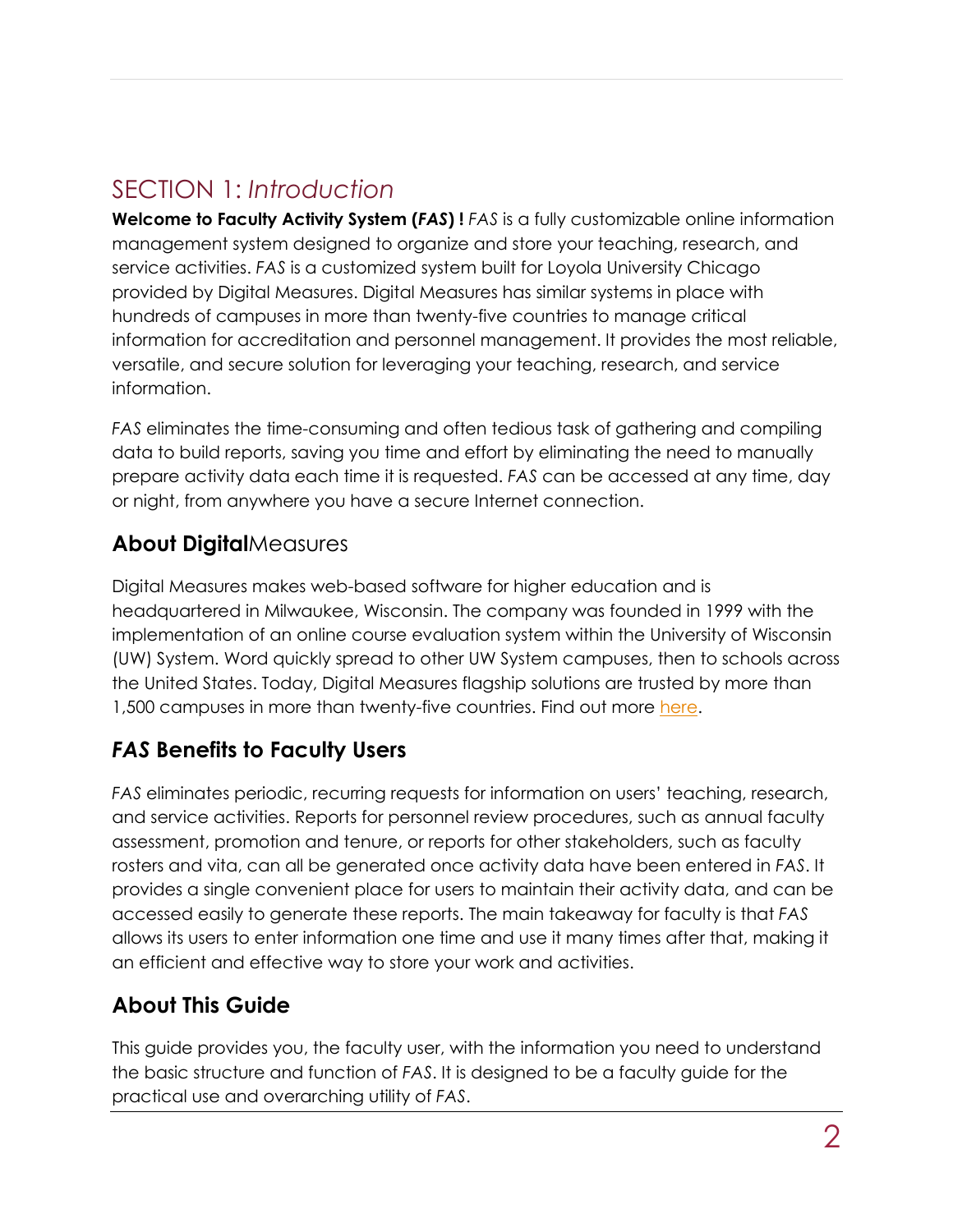# <span id="page-3-0"></span>SECTION 2**:** *Logging into FAS*

To access *FAS* simply go to the Loyola University Chicago [homepage](http://www.luc.edu/) and click on the *Links* tab on the upper right-hand side of the screen. From there, click on the link to the *LOCUS* portal. Once this step has been completed, you will be prompted to enter the same Loyola I.D. and password you use to access other administrative applications.

|                            | $A-Z$        | <b>CONTACT US</b>                     | <b>DIRECTORIES</b> | LOCUS                          |
|----------------------------|--------------|---------------------------------------|--------------------|--------------------------------|
|                            | <b>LINKS</b> |                                       |                    |                                |
|                            |              |                                       |                    |                                |
| <b>RESOURCES</b>           |              |                                       |                    |                                |
|                            |              |                                       |                    |                                |
|                            |              |                                       |                    |                                |
|                            |              |                                       |                    |                                |
|                            |              |                                       |                    |                                |
|                            |              |                                       |                    | ē.<br>$\overline{\phantom{0}}$ |
|                            |              | <b>Faculty Activity System (FAS)</b>  |                    |                                |
| <b>Faculty</b><br>Activity |              | <b>Faculty Activity System</b>        |                    |                                |
| <b>System</b>              |              | Sign into the Faculty Activity System |                    |                                |
|                            |              |                                       |                    |                                |

After your username and password have been authenticated you will be brought to the *LOCUS* interface. On the right-hand side of the screen you will see a link titled *FAS*(displayed on lower left). Click on the FAS link and you will enter the system. It is that easy!

**\*NOTE:** All full-time faculty should have access to *FAS* via *LOCUS*. If access is denied or the link does not appear, please contact Fraser Turner at the Office of Institutional Research at [fas@luc.edu](mailto:fas@luc.edu) to have the issue resolved.

## <span id="page-3-1"></span>SECTION 3: *Overview of FAS*

After logging into *FAS* via *LOCUS* all users are first brought to the **Dashboard** utility. The Dashboard utility shows you important details about your instance of *FAS* at a glance. Every time you access the Dashboard it is refreshed to reflect the most recent activity in *FAS* and available functionality. The following page displays a snapshot of how your dashboard will appear as well as a brief overview of each section and link of the dashboard.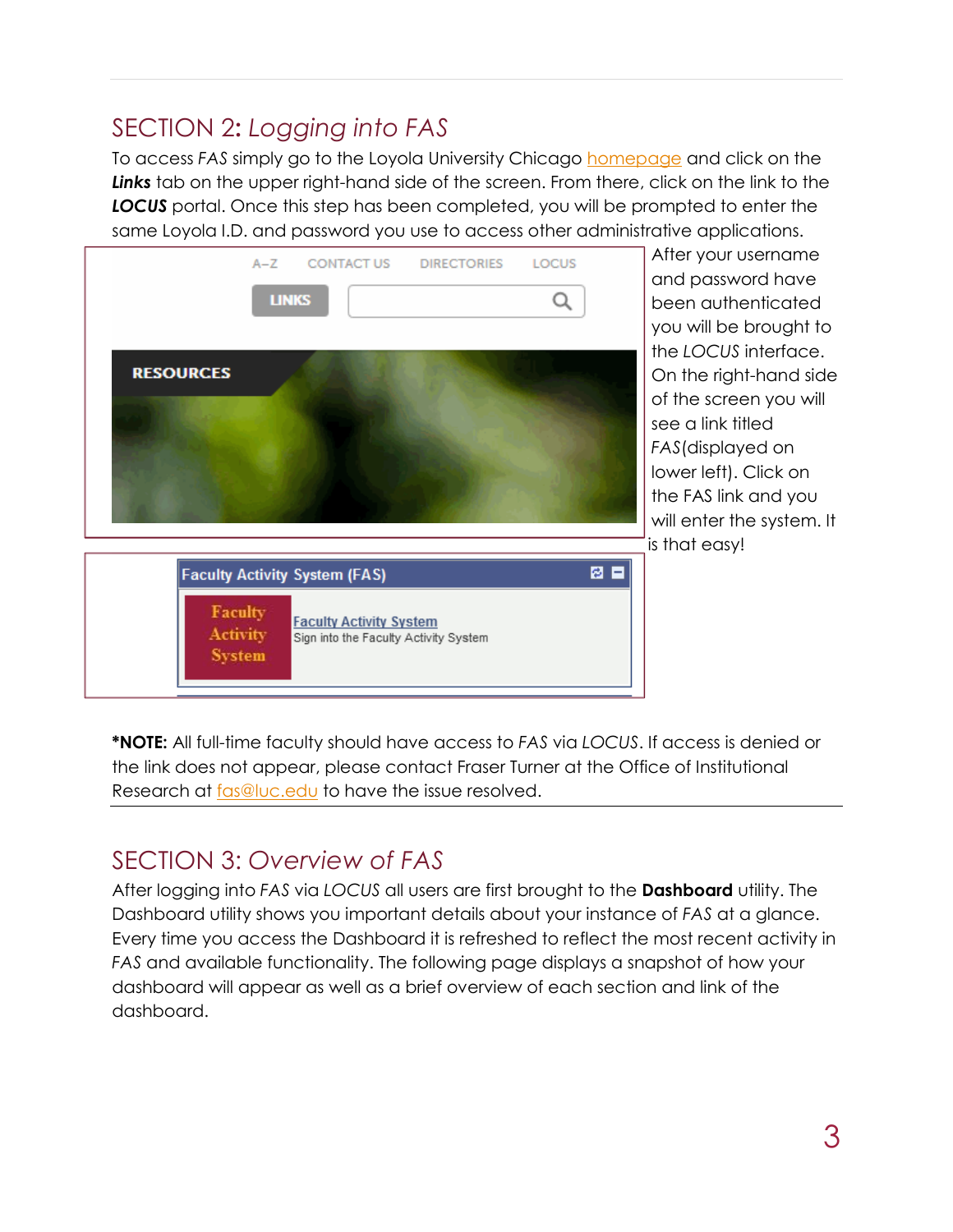| <b>ACTIVITY SYSTEM</b>                                                                                  | .::DigitalMeasures                                                                                                                                                                                                                                                                                                                                                                                                                                                                                          |   |                                                                                                                                                                                                 |
|---------------------------------------------------------------------------------------------------------|-------------------------------------------------------------------------------------------------------------------------------------------------------------------------------------------------------------------------------------------------------------------------------------------------------------------------------------------------------------------------------------------------------------------------------------------------------------------------------------------------------------|---|-------------------------------------------------------------------------------------------------------------------------------------------------------------------------------------------------|
| <b>Manage Your Activities</b><br><b>Run Custom Reports</b><br>Contact Our Helpdesk<br>Privacy Statement | Welcome, John Doe.<br>$\leq$ 2<br>Thursday, February 6, 2014<br>Watch a video or download a guide on how to manage your activities.<br>Note that you are requested to enter at least the last five years of your information.                                                                                                                                                                                                                                                                               |   |                                                                                                                                                                                                 |
| <b>ID</b> Change Your Password<br>$F$ Logoff                                                            | <b>Activities Database Main Menu</b><br>FAS is currently performing scheduled maintenance of several data records. As a result some<br>screens or data fields may be unavailable at this time.<br><b>General Information</b>                                                                                                                                                                                                                                                                                |   |                                                                                                                                                                                                 |
|                                                                                                         | Personal and Contact Information<br>Administrative Data - Permanent Data   Yearly Data<br>Workload Information<br>Academic, Government, Military and Professional Positions<br>Administrative Assignments<br>Awards and Honors<br>Professional Memberships<br>External Connections and Partnerships<br>$E$ Consulting<br>Individual Education and Professional Development<br>Education<br>Licensures and Certifications<br>Faculty Development Activities Attended (e.g. conference attendance, workshops) |   |                                                                                                                                                                                                 |
|                                                                                                         |                                                                                                                                                                                                                                                                                                                                                                                                                                                                                                             |   | <b>PasteBoard</b><br><b>Rapid Reports</b><br>Hide                                                                                                                                               |
|                                                                                                         |                                                                                                                                                                                                                                                                                                                                                                                                                                                                                                             | 5 | Copy-and-paste content from other<br>sources into the PasteBoard, then<br>drag-and-drop or copy-and-paste te:<br>into the fields above.<br><b>CLEAR THE PASTEBOARD</b><br>what is the Pasteboar |

*FAS* is comprised of several different components, all of which share common basic elements (see image above). The following list highlights the common features users will see when first signing into *FAS*.

#### **1.** The **Loyola University Chicago Logo** and *FAS* **Banner**

- **2.** A personal welcome message.
- **3.** The **Left-Hand Menu** for *FAS* (detailed later).
- **4.** Main content for each utility, each of which is described briefly in this guide.
- **5.** The **Rapid Reports** and **Pasteboard** features (detailed later)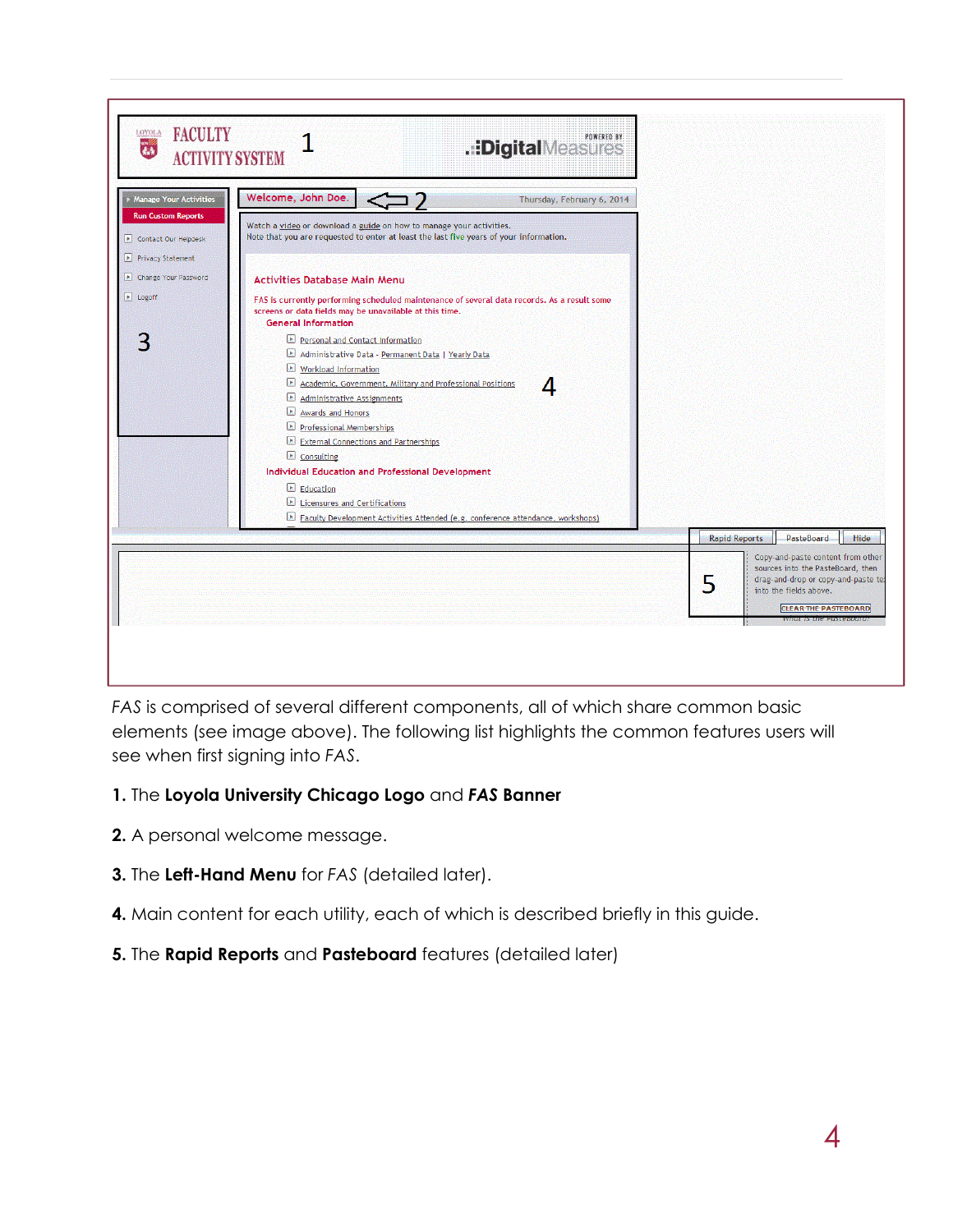## <span id="page-5-0"></span>SECTION 4: *Manage Your Activities*

The **Manage Your Activities** utility (displayed below) enables you to keep track of your own teaching, research, and service activities.

| Welcome, John Doe.                                                                                                                                     | Monday, February 17, 2014 |                                                                                                                |
|--------------------------------------------------------------------------------------------------------------------------------------------------------|---------------------------|----------------------------------------------------------------------------------------------------------------|
| Watch a video or download a guide on how to manage your activities.                                                                                    |                           |                                                                                                                |
| Note that you are requested to enter at least the last five years of your information.                                                                 |                           |                                                                                                                |
|                                                                                                                                                        |                           |                                                                                                                |
| <b>Activities Database Main Menu</b>                                                                                                                   |                           |                                                                                                                |
| FAS is currently performing scheduled maintenance of several data records. As a result some<br>screens or data fields may be unavailable at this time. |                           |                                                                                                                |
| <b>General Information</b>                                                                                                                             |                           |                                                                                                                |
| Personal and Contact Information                                                                                                                       |                           |                                                                                                                |
| Administrative Data - Permanent Data   Yearly Data                                                                                                     |                           |                                                                                                                |
| Workload Information                                                                                                                                   |                           |                                                                                                                |
| Academic, Government, Military and Professional Positions                                                                                              |                           |                                                                                                                |
| $\blacksquare$ Administrative Assignments                                                                                                              |                           |                                                                                                                |
| $\mathbf{J}(\mathbf{z})$<br><b>Awards and Honors</b>                                                                                                   |                           |                                                                                                                |
| Professional Memberships                                                                                                                               |                           |                                                                                                                |
| <b>External Connections and Partnerships</b>                                                                                                           |                           |                                                                                                                |
| $E$ Consulting                                                                                                                                         |                           |                                                                                                                |
| <b>Individual Education and Professional Development</b>                                                                                               |                           |                                                                                                                |
| Education                                                                                                                                              |                           |                                                                                                                |
| Licensures and Certifications                                                                                                                          |                           |                                                                                                                |
| Faculty Development Activities Attended (e.g. conference attendance, workshops)                                                                        |                           |                                                                                                                |
| Active/Ongoing Professional Development Activities & Best Practices                                                                                    |                           |                                                                                                                |
| <b>Teaching and Instructional Activities</b>                                                                                                           |                           |                                                                                                                |
| Non-Credit Instruction Taught                                                                                                                          |                           |                                                                                                                |
| $\blacksquare$ Academic Advising                                                                                                                       |                           |                                                                                                                |
|                                                                                                                                                        |                           | <b>Rapid Reports</b><br><b>PasteBoard</b><br>Hide                                                              |
|                                                                                                                                                        |                           |                                                                                                                |
|                                                                                                                                                        |                           | Copy-and-paste content from other<br>sources into the PasteBoard, then<br>drag-and-drop or copy-and-paste text |
|                                                                                                                                                        |                           | into the fields above.                                                                                         |
|                                                                                                                                                        |                           | <b>CLEAR THE PASTEBOARD</b><br>What is the PasteBoard?                                                         |

The instructional text on the top of the Manage Your Activities page will always contain links to faculty training materials, including a two-page faculty guide and a sevenminute faculty training video.

The Manage Your Activities page includes links to each of the sections and data collection screens in *FAS*. The **General Information**, **Individual Education and Professional Development, Teaching and Instructional Activities, Scholarship/Research,** and **Service and Experience** sections that organize the data will be explained in greater detail in the following section.

An expandable window (indicated by the arrow) is available from the Manage Your Activities page that can be used to create **Rapid Reports** or to access the **PasteBoard**  feature for easy entry of data into *FAS*.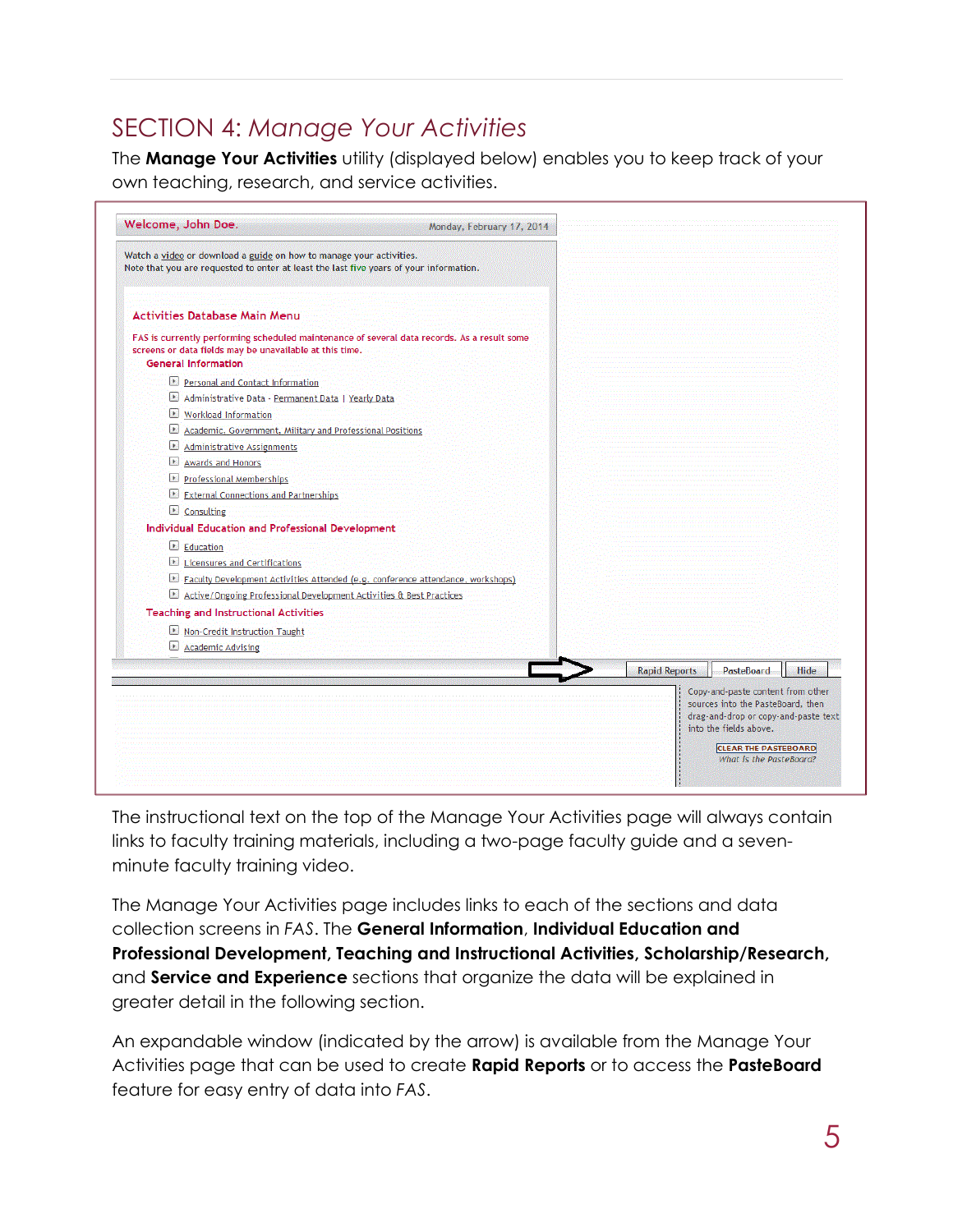Rapid Reports provides a way for you to quickly and easily run reports on the data in your *FAS* profile. By enabling you to run reports from the same pages into which you enter data, Rapid Reports gives you the flexibility to easily see the effect the data you enter has on your reports.

The PasteBoard enables you to copy up to 4K (4,000 bytes) of text from another document, such as your existing vita, and paste it into the PasteBoard. After you have pasted text into the PasteBoard, you can then select text from it, click-and-hold on the text you selected, and drag it into a system field to paste it into that field. This tool saves you the time of manually reentering your complete vita information into *FAS*.

## <span id="page-6-0"></span>SECTION 5: *Key Sections and Data Entry Screens*

As mentioned above, the Manage My Activities utility enables you to keep track of your own teaching, research, and service activities. The following will highlight each of these key sections in the Manage My Activities utility and their respective data entry screens in *FAS*. The five key sections (displayed below) are, General Information, Individual

| <b>General Information</b>                                                      | Edu             |
|---------------------------------------------------------------------------------|-----------------|
| Personal and Contact Information                                                | De <sup>v</sup> |
| Administrative Data - Permanent Data   Yearly Data                              |                 |
| Workload Information                                                            | Inst            |
| Academic, Government, Military and Professional Positions                       | Sch             |
| Administrative Assignments                                                      | Ser             |
| Awards and Honors                                                               |                 |
| Professional Memberships                                                        | All ‹           |
| External Connections and Partnerships                                           |                 |
| $\Box$ Consulting                                                               | dal             |
| Individual Education and Professional Development                               | sev             |
| $E$ Education                                                                   | you             |
| Licensures and Certifications                                                   | SCF             |
| Faculty Development Activities Attended (e.g. conference attendance, workshops) |                 |
| Active/Ongoing Professional Development Activities & Best Practices             | $\alpha$ so     |
| <b>Teaching and Instructional Activities</b>                                    | pre             |
| Non-Credit Instruction Taught                                                   | you             |
| Academic Advising                                                               | ne              |
| Directed Student Learning and Supervisory Activities                            |                 |
| Fundamental Professional Responsibilities                                       | Froi            |
| Program Development                                                             |                 |
| Scholarship/Research                                                            | to e            |
| Intellectual Contributions, Journals                                            | exis            |
| Intellectual Contributions, Excluding Journals                                  | ney             |
| Presentations and Conference Contributions                                      | Ad              |
| Artistic and Professional Performances and Exhibits                             |                 |
| Intellectual Property (e.g., copyrights, patents)                               | sele            |
| Media Contributions                                                             | iter            |
| Contracts, Fellowships, Grants and Sponsored Research                           | the             |
| Research Projects and Research Focused Activities, Past and Current             |                 |
| Service and Experience                                                          |                 |
| <b>D</b> University                                                             |                 |
| College                                                                         |                 |
| <b>D</b> Department                                                             |                 |

Editorial and Review Activities

Jcation and Professional velopment, Teaching and ructional Activities, Scholarship/Research, and vice and Experience.

of the key sections and ta entry screens have eral useful features. When you first click on a data entry screen you will be brought to creen that will detail vious records entered by  $\mu$ , or on your behalf (see d page).

m this page, you can opt edit, copy, or delete an sting entry and enter a w record by clicking the **d A New Item** link. If you ect to edit or add a new n you will be brought to data entry screen.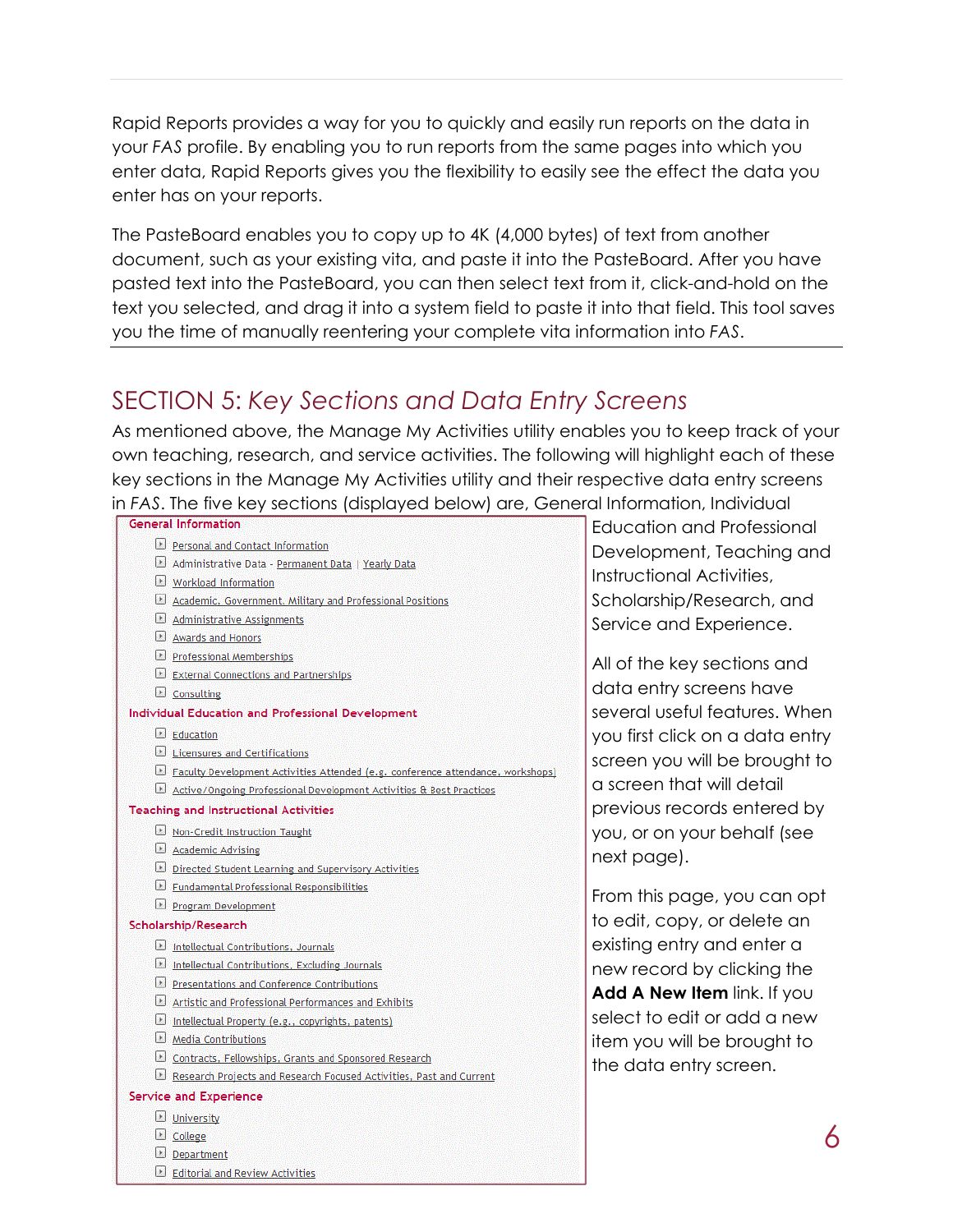The data entry screens (displayed below) contain different types of fields with options relating to the specific topic. Required fields are noted with a \* red asterisk indicating which fields must be completed to save the record. Once the record is saved it will be reflected in your profile or in the profile of the user being managed.

| <b>Activities Database</b>                                                                                                                                                                                                  |                            |
|-----------------------------------------------------------------------------------------------------------------------------------------------------------------------------------------------------------------------------|----------------------------|
| <b>Education</b>                                                                                                                                                                                                            | <b>RETURN TO MAIN MENU</b> |
|                                                                                                                                                                                                                             | <b>SEARCH</b>              |
| Note: You do not have access to modify one or more fields on this screen. If changes are needed to<br>any fields you cannot modify, please contact your Digital Measures Administrator, Fraser Turner, by<br>clicking here. |                            |
| Items added to Education                                                                                                                                                                                                    | <b>EDIT</b>                |
| PhD<br>University of Florida<br>Psychology<br>1998                                                                                                                                                                          |                            |
| <b>MS</b><br>University of Florida<br>Psychology<br>1995                                                                                                                                                                    |                            |

| Note: You do not have access to modify one or more fields on this screen. If changes are needed to<br>any fields you cannot modify, please contact your Digital Measures Administrator, Fraser Turner, by<br>clicking here.<br><b>SAVE AND RETURN</b><br><b>RETURN (CANCEL)</b><br><b>PhD</b><br>Degree<br>Explanation of "Other" (250 Characters<br>Max.)<br>Institution<br><b>University of Florida</b><br>Gainesville<br>City<br>State<br>FL<br>Country<br><b>USA</b><br>Psychology<br>Emphasis/Major<br><b>Cognitive and Sensory Processes</b><br>Supporting Areas of Emphasis | <b>Education</b>                 | <b>RETURN TO MAIN MENU</b>                          |
|------------------------------------------------------------------------------------------------------------------------------------------------------------------------------------------------------------------------------------------------------------------------------------------------------------------------------------------------------------------------------------------------------------------------------------------------------------------------------------------------------------------------------------------------------------------------------------|----------------------------------|-----------------------------------------------------|
|                                                                                                                                                                                                                                                                                                                                                                                                                                                                                                                                                                                    |                                  |                                                     |
|                                                                                                                                                                                                                                                                                                                                                                                                                                                                                                                                                                                    |                                  |                                                     |
|                                                                                                                                                                                                                                                                                                                                                                                                                                                                                                                                                                                    |                                  |                                                     |
|                                                                                                                                                                                                                                                                                                                                                                                                                                                                                                                                                                                    |                                  |                                                     |
|                                                                                                                                                                                                                                                                                                                                                                                                                                                                                                                                                                                    |                                  |                                                     |
|                                                                                                                                                                                                                                                                                                                                                                                                                                                                                                                                                                                    |                                  |                                                     |
|                                                                                                                                                                                                                                                                                                                                                                                                                                                                                                                                                                                    |                                  |                                                     |
|                                                                                                                                                                                                                                                                                                                                                                                                                                                                                                                                                                                    |                                  |                                                     |
|                                                                                                                                                                                                                                                                                                                                                                                                                                                                                                                                                                                    |                                  |                                                     |
|                                                                                                                                                                                                                                                                                                                                                                                                                                                                                                                                                                                    |                                  |                                                     |
|                                                                                                                                                                                                                                                                                                                                                                                                                                                                                                                                                                                    | <b>Dissertation/Thesis Title</b> | Children's and Adults' Prosocial Behavior in Real a |
| Honor/Distinction<br>۰                                                                                                                                                                                                                                                                                                                                                                                                                                                                                                                                                             |                                  |                                                     |
| Store file<br>Transcript                                                                                                                                                                                                                                                                                                                                                                                                                                                                                                                                                           |                                  |                                                     |
| 1998<br>Year Completed or Expected Completion                                                                                                                                                                                                                                                                                                                                                                                                                                                                                                                                      |                                  |                                                     |
| <b>SAVE AND RETURN</b><br><b>RETURN (CANCEL)</b>                                                                                                                                                                                                                                                                                                                                                                                                                                                                                                                                   |                                  |                                                     |

Certain fields containing existing data are marked as read-only. Though the information will be displayed on the interface, the user cannot change the data. All screens containing read-only data contain a link providing a contact option to request information be changed if it is incorrect or outdated.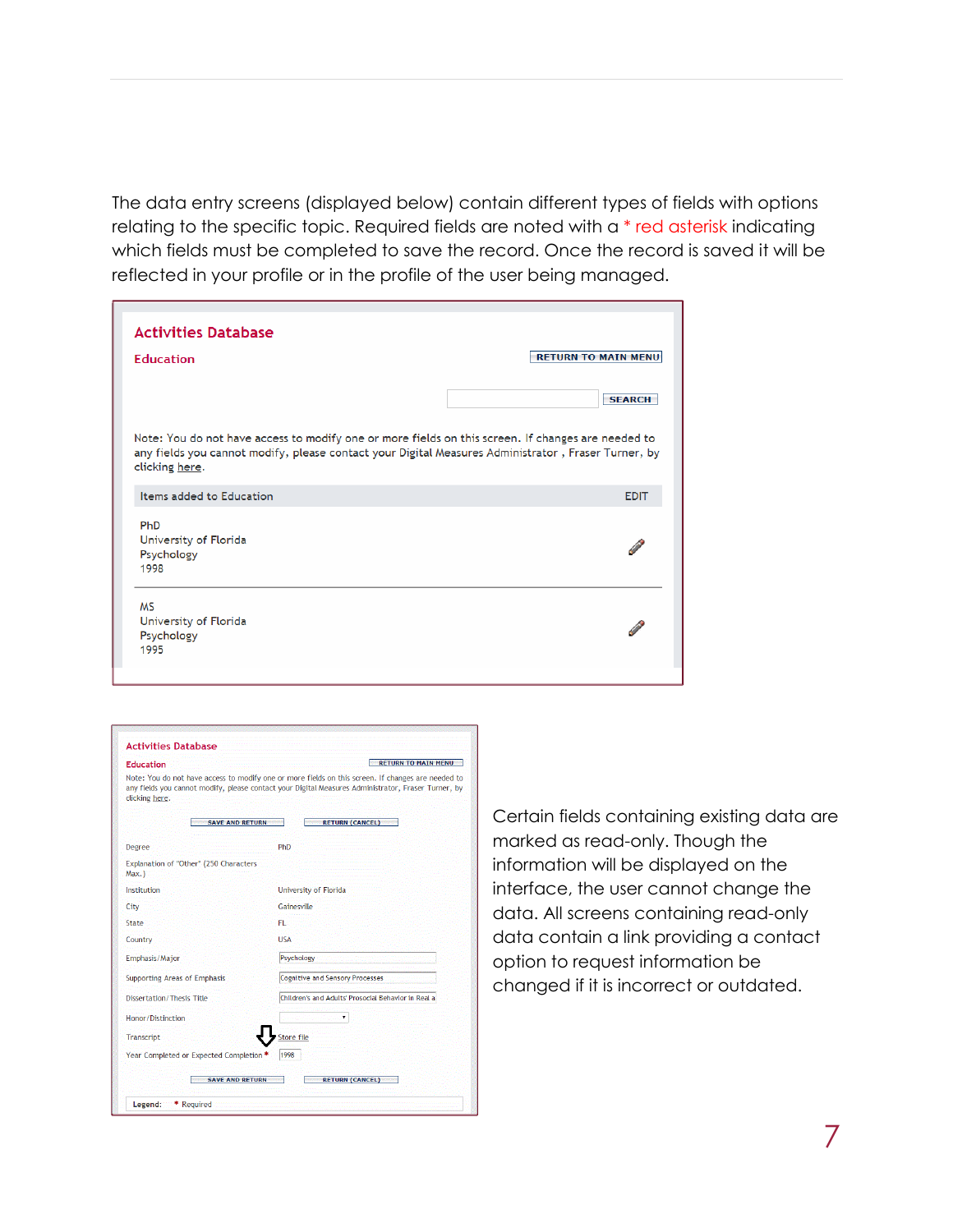## **General Information**

#### **General Information**

- Personal and Contact Information
- Administrative Data Permanent Data | Yearly Data
- **Norkload Information**
- Academic, Government, Military and Professional Positions
- Administrative Assignments
- Awards and Honors
- Professional Memberships
- External Connections and Partnerships
- $\blacksquare$  Consulting

The General Information section contains data entry screens ranging from personal and contact information to professional memberships.

#### **Individual Education and Professional Development**

The Individual Education and Professional Development section highlights activities relating to educational history and development activities performed. This includes screens detailing your formal education as well as licensures and certifications.

#### **Individual Education and Professional Development**

- Education
- Licensures and Certifications
- Faculty Development Activities Attended (e.g. conference attendance, workshops)
- Active/Ongoing Professional Development Activities & Best Practices

#### **Teaching and Instructional Activities**

The Teaching and Instructional Activities section provides a location to record all types of teaching related activities. These activities range from academic advising to scheduled teaching. As you might imagine it would be quite challenging to record all

# **Teaching and Instructional Activities** Non-Credit Instruction Taught

- $\Box$  Academic Advising
- Directed Student Learning and Supervisory Activities
- Fundamental Professional Responsibilities
- Program Development

of your courses taught over the years. For this very reason you will find that the recent courses taught have already been loaded into the system for you.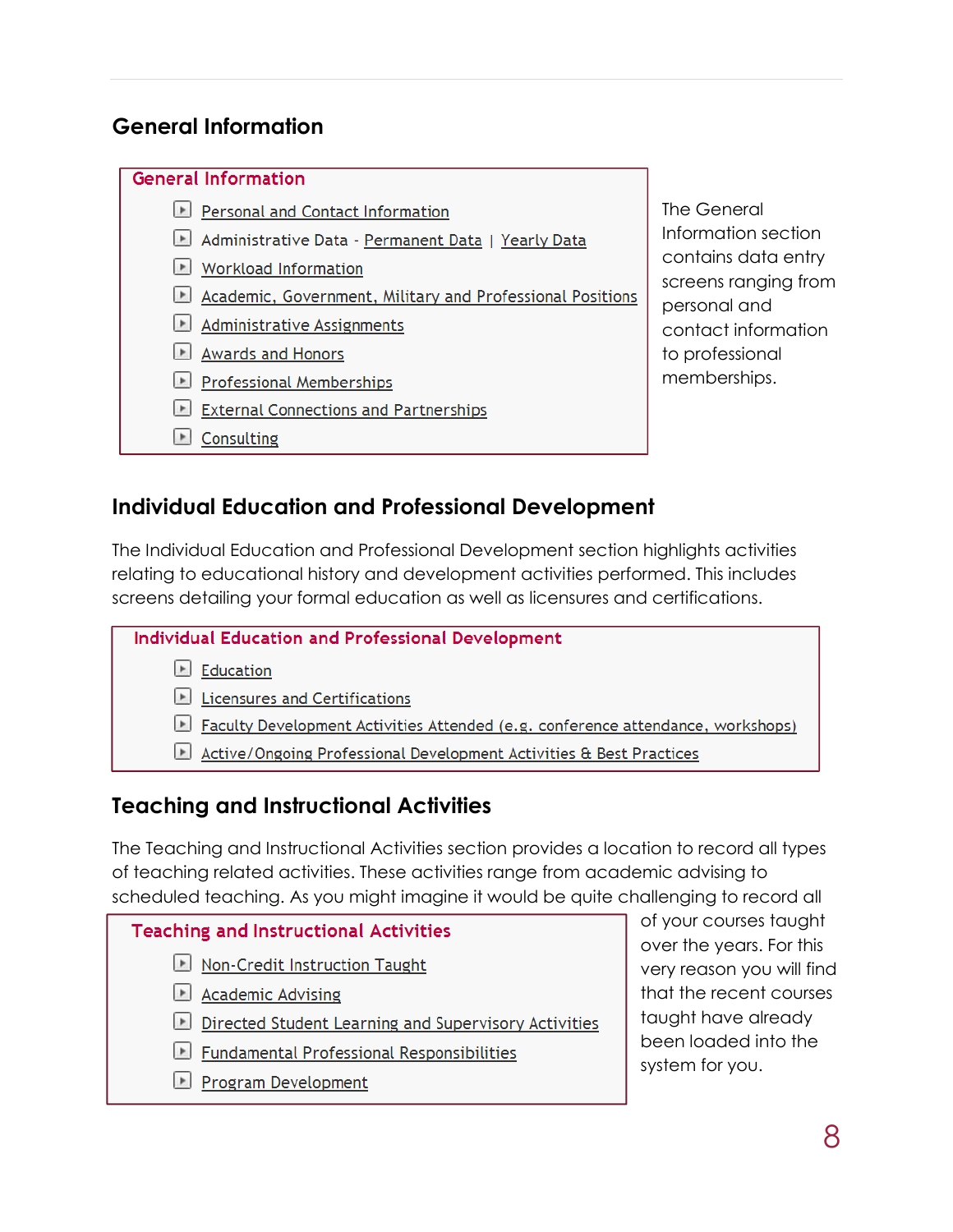#### **Scholarship/Research**

#### Scholarship/Research

- Intellectual Contributions, Journals
- Intellectual Contributions, Excluding Journals
- Presentations and Conference Contributions
- Artistic and Professional Performances and Exhibits
- Intellectual Property (e.g., copyrights, patents)
- Media Contributions
- Contracts, Fellowships, Grants and Sponsored Research
- Research Projects and Research Focused Activities, Past and Current

| <b>Activities Database</b>                                                                                                                                                               |                             |                                                |                                            |
|------------------------------------------------------------------------------------------------------------------------------------------------------------------------------------------|-----------------------------|------------------------------------------------|--------------------------------------------|
| Intellectual Contributions, Excluding Journals                                                                                                                                           |                             |                                                | <b>RETURN TO MAIN MENU</b>                 |
| <b>SAVE AND RETURN</b>                                                                                                                                                                   | <b>SAVE AND ADD ANOTHER</b> | <b>RETURN (CANCEL)</b>                         |                                            |
| <b>Contribution Type</b>                                                                                                                                                                 | <b>Book Chapter</b>         | $\pmb{\mathrm{v}}$                             |                                            |
| Explanation of "Other"                                                                                                                                                                   |                             |                                                |                                            |
| Type of Creative Work, if applicable                                                                                                                                                     | ۰.                          |                                                |                                            |
| <b>Current Status</b>                                                                                                                                                                    | Published                   | ۰.                                             |                                            |
| Title of Contribution                                                                                                                                                                    |                             | Testing components of Kellogg's multicomponent |                                            |
| If this is part of a larger work or the review The cognitive demands of writing: Processing cap<br>of another work (e.g., a chapter in a book<br>or a book review), Title of Larger Work |                             |                                                |                                            |
| <b>Authors</b><br>Please order the authors in the order of authorship.<br>Please either select a person from the drop-down list or enter their name in the input fields.                 |                             |                                                |                                            |
| 1st Author                                                                                                                                                                               |                             |                                                | ▼△                                         |
| People at Loyola University Chicago                                                                                                                                                      | <b>First Name</b>           | <b>Last Name</b><br>Middle<br>Name/Initial     | If a student,<br>what is his/her<br>level? |
| Doe, John: jdoe                                                                                                                                                                          |                             |                                                | ۰                                          |
| 2nd Author                                                                                                                                                                               |                             |                                                |                                            |
| Doe, Jane: jdoe1                                                                                                                                                                         | John<br>▼                   | lм<br>Doe                                      | ۰.                                         |
| 3rd Author                                                                                                                                                                               |                             |                                                | Гx                                         |
| Please select<br>۰                                                                                                                                                                       | Phil                        | <b>Mareas</b>                                  | ۰.                                         |

The Scholarship and Research section covers all professional activities that relate to research, scholarship, and publishing. This includes journals, exhibits, books and chapters, and conference participation/contributions.

Many of the screens in this section include the User Reference tool. This feature allows users to identify other LUC users in *FAS* on records which they may have been involved with. For instance, if John Doe co-authored a journal article with his colleague at LUC Jane Doe, he could simply find her name using the LUC user dropdown list and include her on the record/citation. This record then updates an entry in Jane Doe's user profile in *FAS*.

## **Service and Experience**



The Service and Experience section houses screens to enter records covering all facets of service. This section includes screens ranging from university service to activities relating to editorial and review efforts.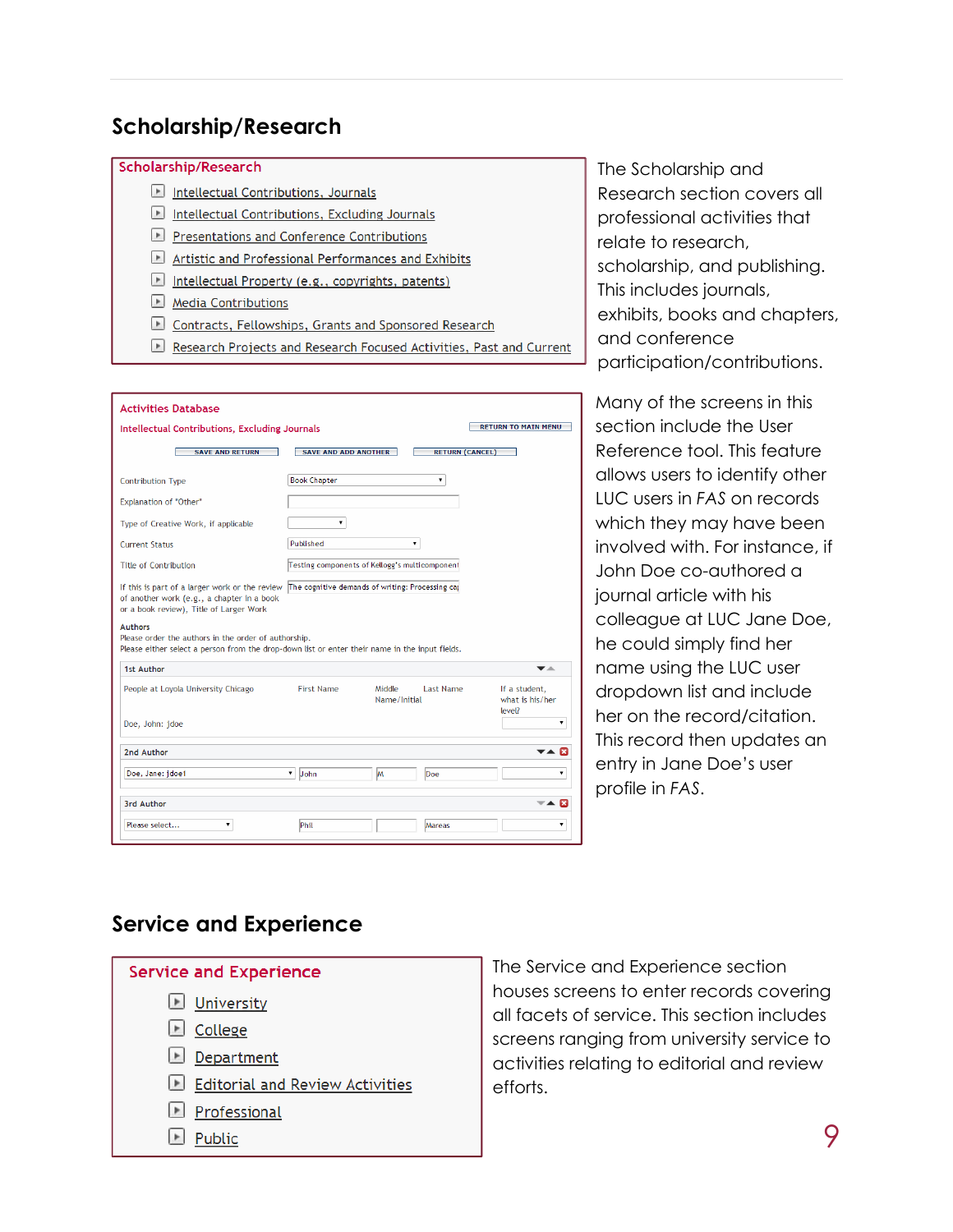## <span id="page-10-0"></span>SECTION 6: *Run Custom Reports*

**Run Custom Reports** is a template-based reporting utility. Here you will find select reports that come with *FAS*, as well as custom reports you have built. Commonly used report templates can be submitted in the form of a work request (explained in the following section) and saved for easy repeated use within your *FAS* profile.

| <b>Manage Your Activities</b>                                               | Welcome, John Doe.                                                                                                                              | Thursday, February 6, 2014 |
|-----------------------------------------------------------------------------|-------------------------------------------------------------------------------------------------------------------------------------------------|----------------------------|
| <b>Run Custom Reports</b><br>Contact Our Helpdesk<br>$\left  \cdot \right $ | Run Custom Reports allows you to obtain reports that use specialized formatting and other custom<br>data manipulations.                         |                            |
| <b>Privacy Statement</b><br>×.<br><b>Change Your Password</b><br>×.         | Run a Report                                                                                                                                    |                            |
| $\blacktriangleright$ Logoff                                                | Select the report to run.<br>Vita v<br>Details of how this report is built                                                                      |                            |
|                                                                             | Select the date range to use.<br><b>Start Date</b><br>Jan v<br>$01 -$<br>1973 $\times$<br>End Date<br>Dec 7<br>$31 \times$<br>$2014$ $\sqrt{ }$ | More Information >>        |
|                                                                             | Select the file format.<br><b>Adobe PDF</b><br>▼                                                                                                | More Information >>        |
|                                                                             | Select the page size.<br>Letter <sup>v</sup>                                                                                                    | More Information >>        |
|                                                                             |                                                                                                                                                 | <b>BUILD REPORT</b>        |



Once the user selects the **Build Report** button the system will automatically generate the report selected. The reporting feature exemplifies the key mission of *FAS*. Enter information once, use it multiple times.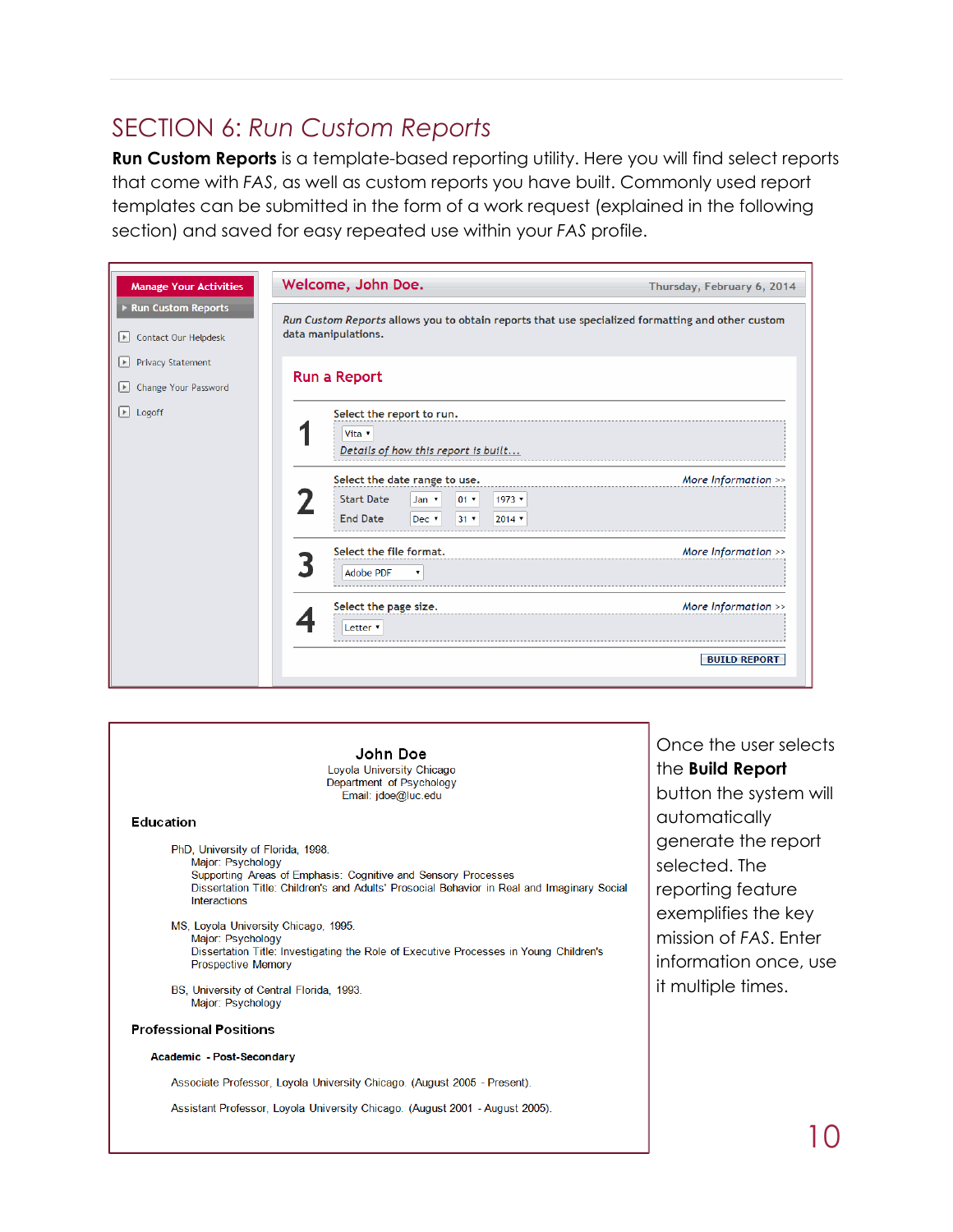In the same way users would generate a CV using the custom reporting feature, they can also run an up to date version of their own *Annual Faculty Performance Report (displayed below).* Having the ability to run this report individually allows the user to view the report and check for potential inaccuracies or missing data prior to the formal review process. This report is populated using the records you enter into FAS, thus removing the need for repeated manual entry or any calculations.

# LOYOLA UNIVERSITY OF CHICAGO ANNUAL FACULTY ASSESSMENT SUMMARY

Academic Year 2013-14

Name: Doe, John Faculty Rank: Associate Professor School/College: College of Arts and Sciences Department/Division: Department of Psychology Administrative Role: NA Other Workload Information:

Up to 30 words.

Example: During 2014, Dean Name asked me to work on a project to help develop a dual-degree program with International University.

#### **TFACHING**

#### **Summary of Courses Taught**

| % Students Earning A<br><b>Credit Hours</b><br>33.5<br>12<br>% Students Earning B<br><b>Enrollment Total</b><br>30.2<br>129<br>Enrollment Average Per Class<br>% Students Earning C<br>32.25<br>19.8<br>% Students Earning D<br>Average Idea Summary Score - Raw<br>15.5<br>4.0<br>% Students Earning F<br>Average Idea Summary Score - Adjusted<br>3.7 | # Courses Taught | 4 | Mean Average GPA | 3.1 |
|---------------------------------------------------------------------------------------------------------------------------------------------------------------------------------------------------------------------------------------------------------------------------------------------------------------------------------------------------------|------------------|---|------------------|-----|
|                                                                                                                                                                                                                                                                                                                                                         |                  |   |                  |     |
|                                                                                                                                                                                                                                                                                                                                                         |                  |   |                  |     |
|                                                                                                                                                                                                                                                                                                                                                         |                  |   |                  |     |
|                                                                                                                                                                                                                                                                                                                                                         |                  |   |                  |     |
|                                                                                                                                                                                                                                                                                                                                                         |                  |   |                  |     |

#### Individual Course Detail (1 table per course)

<span id="page-11-0"></span>

| l Course Title         | General Psychology |
|------------------------|--------------------|
| Course number PSYC 101 |                    |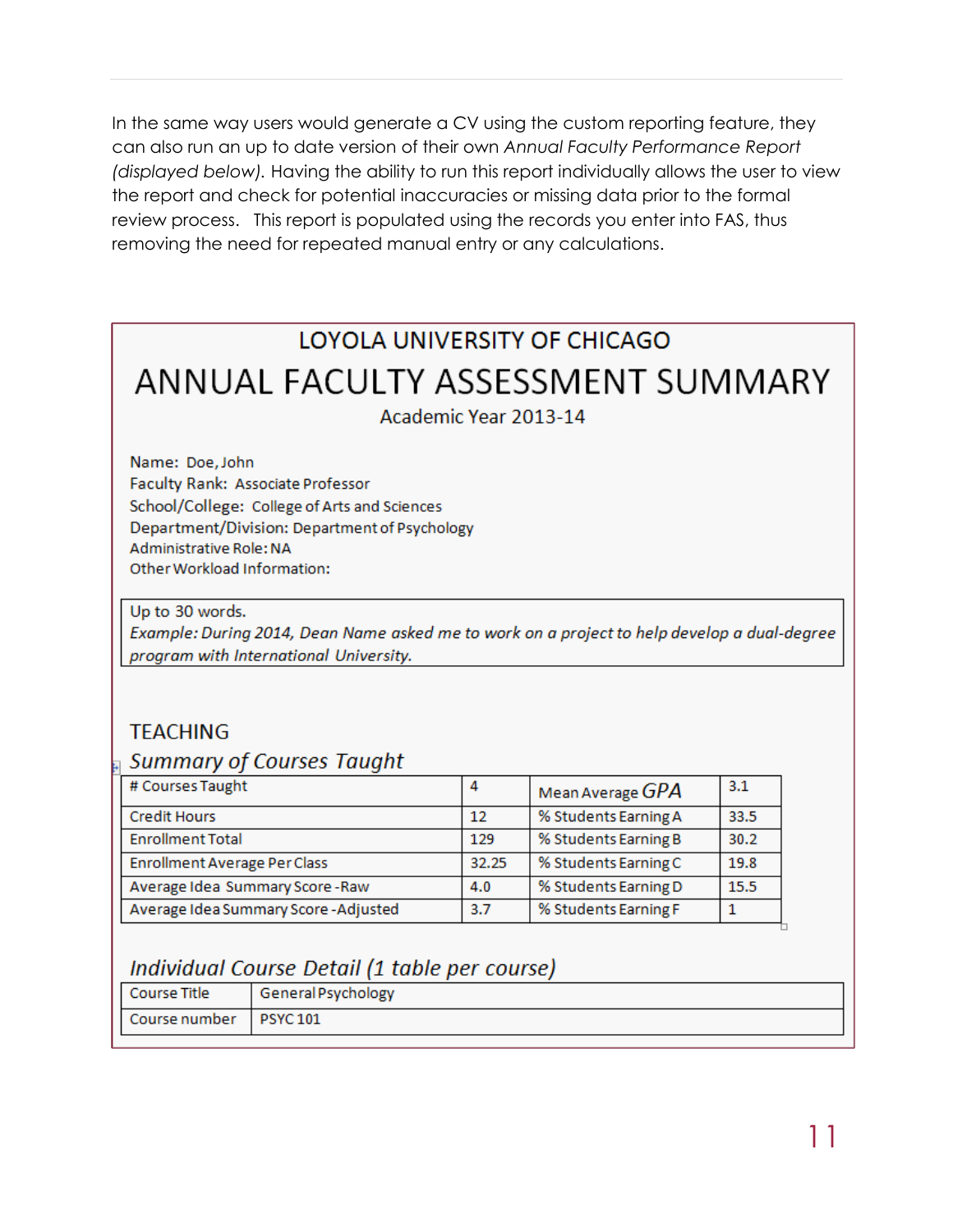# SECTION 7: *Contact Our Helpdesk*

The **Contact Our Helpdesk** link provides a channel for all users in the system to receive assistance in all matters impacting their use of *FAS*. Additionally, it serves as means to provide commentary or recommendations to improve aspects of *FAS*.

| The form below will open a helpdesk inquiry to resolve any questions, comments, or problems that<br>you have encountered regarding FAS. Please complete the fields below. Entering more information<br>than less is always preferable and will allow us to provide more detailed assistance to you.<br>NOTE* Administrators looking to submit work requests (data input, screen modifications, report<br>templates, etc.) please use the Submit Your Feedback form located on the left-hand menu.<br><b>Contact Our Helpdesk</b><br><b>Your Contact Information</b><br>John Doe<br>Name<br><b>F-mail Address</b><br>idoe@luc.edu<br>I want to remain anonymous<br>Note: If you need a response, do not select this option<br>Feedback<br><b>SUBMIT</b> | Welcome, John Doe. | Thursday, February 6, 2014 |
|--------------------------------------------------------------------------------------------------------------------------------------------------------------------------------------------------------------------------------------------------------------------------------------------------------------------------------------------------------------------------------------------------------------------------------------------------------------------------------------------------------------------------------------------------------------------------------------------------------------------------------------------------------------------------------------------------------------------------------------------------------|--------------------|----------------------------|
|                                                                                                                                                                                                                                                                                                                                                                                                                                                                                                                                                                                                                                                                                                                                                        |                    |                            |
|                                                                                                                                                                                                                                                                                                                                                                                                                                                                                                                                                                                                                                                                                                                                                        |                    |                            |
|                                                                                                                                                                                                                                                                                                                                                                                                                                                                                                                                                                                                                                                                                                                                                        |                    |                            |
|                                                                                                                                                                                                                                                                                                                                                                                                                                                                                                                                                                                                                                                                                                                                                        |                    |                            |
|                                                                                                                                                                                                                                                                                                                                                                                                                                                                                                                                                                                                                                                                                                                                                        |                    |                            |
|                                                                                                                                                                                                                                                                                                                                                                                                                                                                                                                                                                                                                                                                                                                                                        |                    |                            |
|                                                                                                                                                                                                                                                                                                                                                                                                                                                                                                                                                                                                                                                                                                                                                        |                    |                            |
|                                                                                                                                                                                                                                                                                                                                                                                                                                                                                                                                                                                                                                                                                                                                                        |                    |                            |
|                                                                                                                                                                                                                                                                                                                                                                                                                                                                                                                                                                                                                                                                                                                                                        |                    |                            |
|                                                                                                                                                                                                                                                                                                                                                                                                                                                                                                                                                                                                                                                                                                                                                        |                    |                            |
|                                                                                                                                                                                                                                                                                                                                                                                                                                                                                                                                                                                                                                                                                                                                                        |                    |                            |
|                                                                                                                                                                                                                                                                                                                                                                                                                                                                                                                                                                                                                                                                                                                                                        |                    |                            |
|                                                                                                                                                                                                                                                                                                                                                                                                                                                                                                                                                                                                                                                                                                                                                        |                    |                            |
|                                                                                                                                                                                                                                                                                                                                                                                                                                                                                                                                                                                                                                                                                                                                                        |                    |                            |

To submit a proposal to have a custom report created for your profile please contact the administrator overseeing *FAS* for your department or college, and they can submit the request on your behalf.